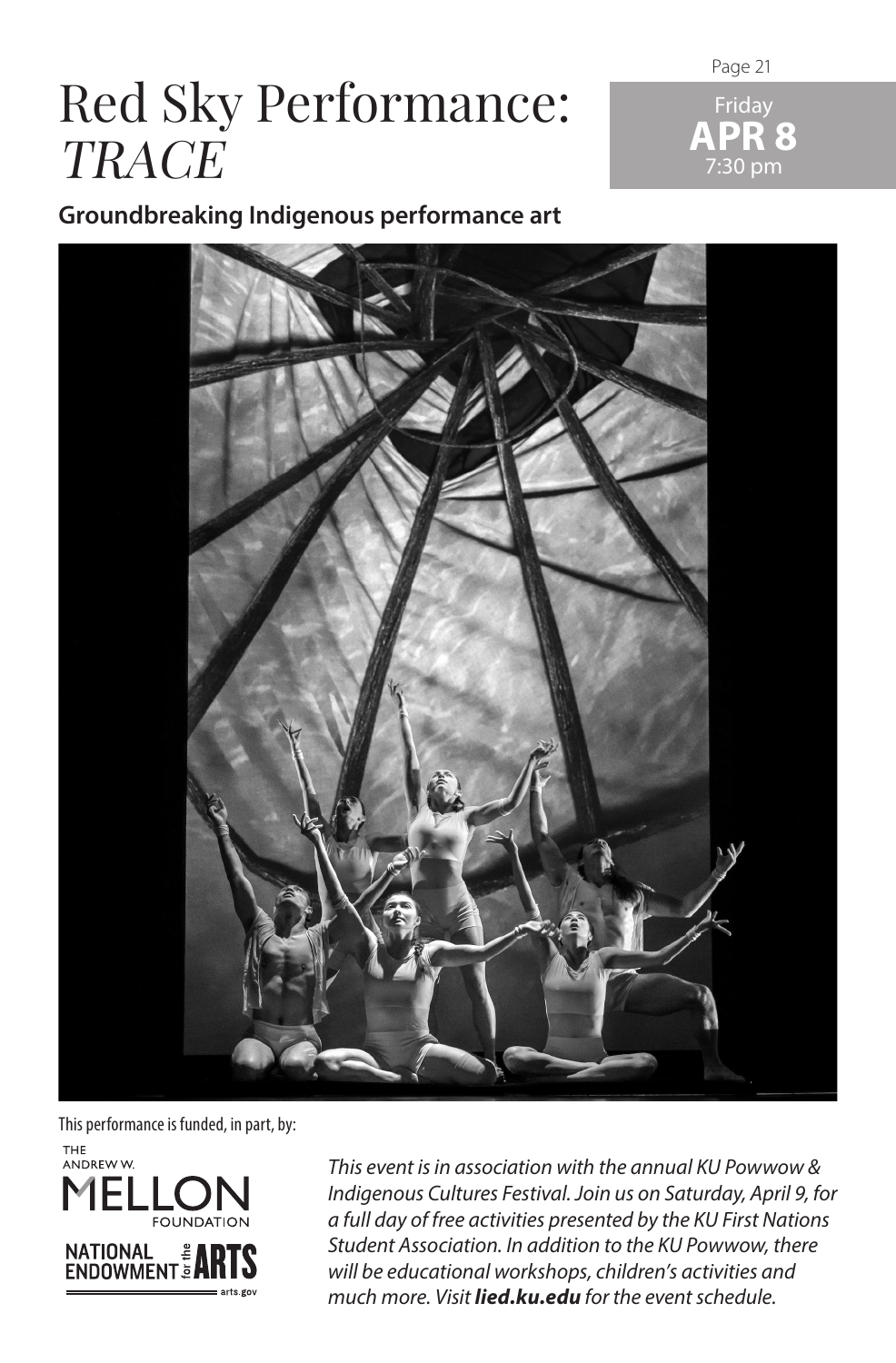## **There will be no intermission during this performance.**

### **Red Sky Performance** *TRACE*

| DIRECTION/CONCEPT  Sandra Laronde         |                                                             |
|-------------------------------------------|-------------------------------------------------------------|
| CHOREOGRAPHYJera Wolfe                    |                                                             |
|                                           | Tyler Layton-Olson, Jessica Mak, Connor Mitton              |
|                                           |                                                             |
|                                           | RECORDED MUSIC Rick Sacks, Bryant Didier, Ora Barlow-Tukaki |
|                                           | RECORDED VOCALS Ora Barlow-Tukaki, Nelson Tagoona           |
|                                           |                                                             |
| LIGHTING DESIGNER  Alexis Bowles          |                                                             |
| LIGHTING DIRECTOR  Logan Cracknell        |                                                             |
| CREATIVE VIDEO DIRECTOR  Marcella Grimaux |                                                             |
| HEAD MOTION DESIGNERDaniel Faubert        |                                                             |
| PRODUCTION STAGE MANAGER Kate Redding     |                                                             |

#### **Artistic Director's Note**

*TRACE* is a highly kinetic contemporary dance and music work inspired by Indigenous (Anishinaabe) sky and star stories, offering a glimpse into our origin as well as our future evolution. We are traceable to the beginnings of the universe, our ancestral origins stretching across the Milky Way to the atoms burning inside of us in the here and now. *TRACE* is a sumptuous creation that looks at all things traceable and what we leave behind as humans, as a culture, as a nation and as an individual. *TRACE* leads us right back to source, to origin—so the question becomes, what is our origin as Indigenous peoples? As Anishinaabe? The search for origin takes us to the beginning of time where we originated in the core of a star a long time ago. As Anishinaabe, we are known as the star people.

We deeply thank all of our relations and the Indigenous people of this land.

—Sandra Laronde, founder & artistic director of Red Sky Performance

#### **Red Sky Performance**

Red Sky Performance is a leading company of contemporary Indigenous performance in Canada and worldwide. Led by Artistic Director Sandra Laronde of the Teme-Augama Anishinaabe (People of the Deep Water), the company is currently in its 21st year of dance, theatre, music and media.